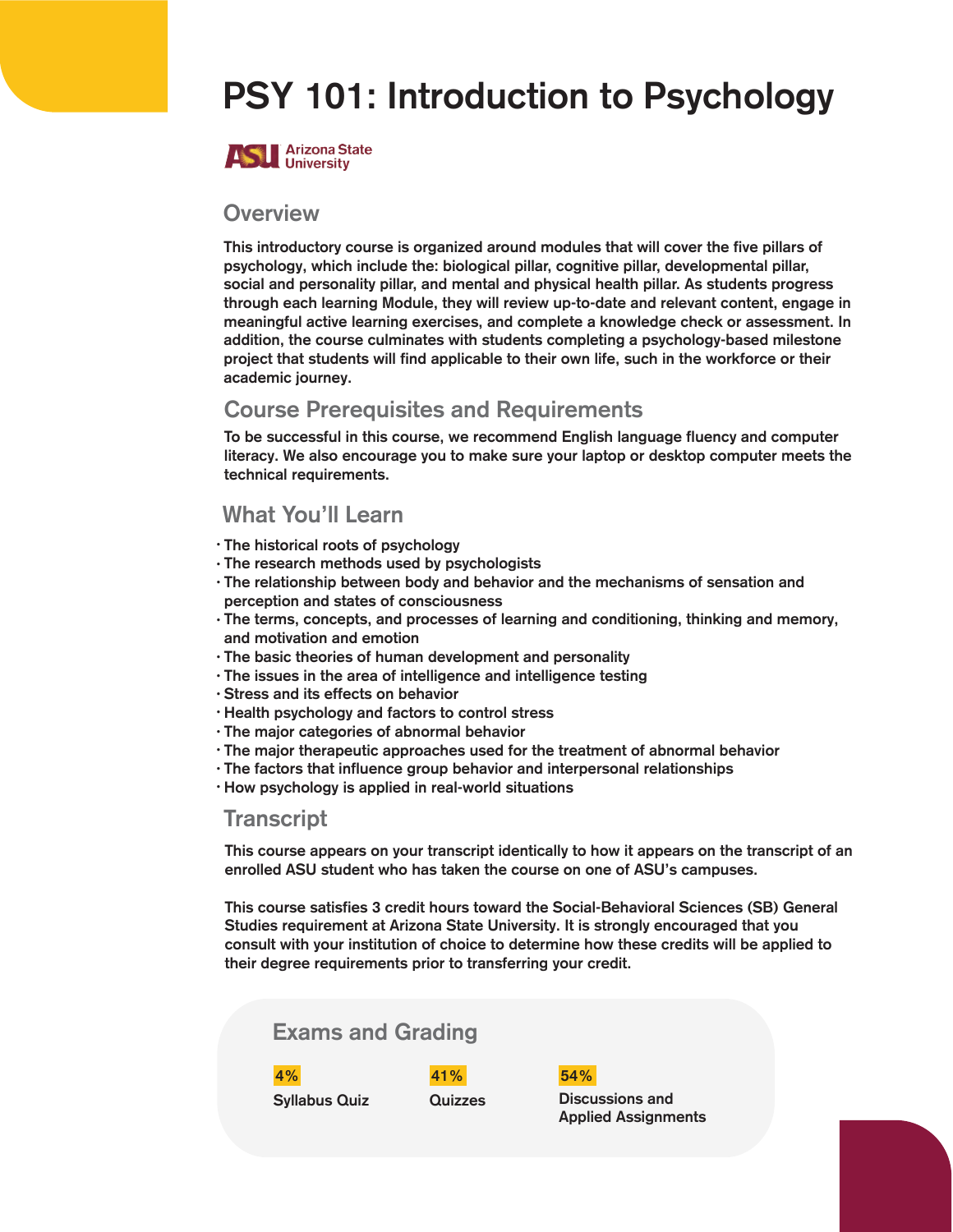## **Creators**

## Liza Hita

Clinical Associate Professor, Psychology Director of Online Programming and Digital Immersion School of Social and Behavioral Sciences

Liza Hita is a Clinical Associate Professor of psychology and Director of Online Programming and Digital Immersion for the School of Social and Behavioral Sciences. Her administrative work focuses on the intersections of justice, transformation, and belonging. In her roles, she creates



digitally-immersed learning tools and trainings, focuses on technology as means of empowerment and community-building, envisions new online programs, and explores deployment infrastructure. She is a community-based participatory researcher focused on the dissemination and implementation of preventive interventions for families experiencing major life transitions, including high conflict families, never married and divorcing parents, bereaved families, and families impacted by incarceration. She also studies multicultural and social justice praxis, decolonial methodologies, and counselor training. Her current research and practice are focused on the online administration of parenting interventions and creating sustainable community-embedded supervision models. Her community work focuses on bridging health disparities through culturally restorative, holistic practices. She is a full spectrum doula working with urban Indigenous families sharing traditional prenatal, birthing, and postpartum practices and providing loss support.